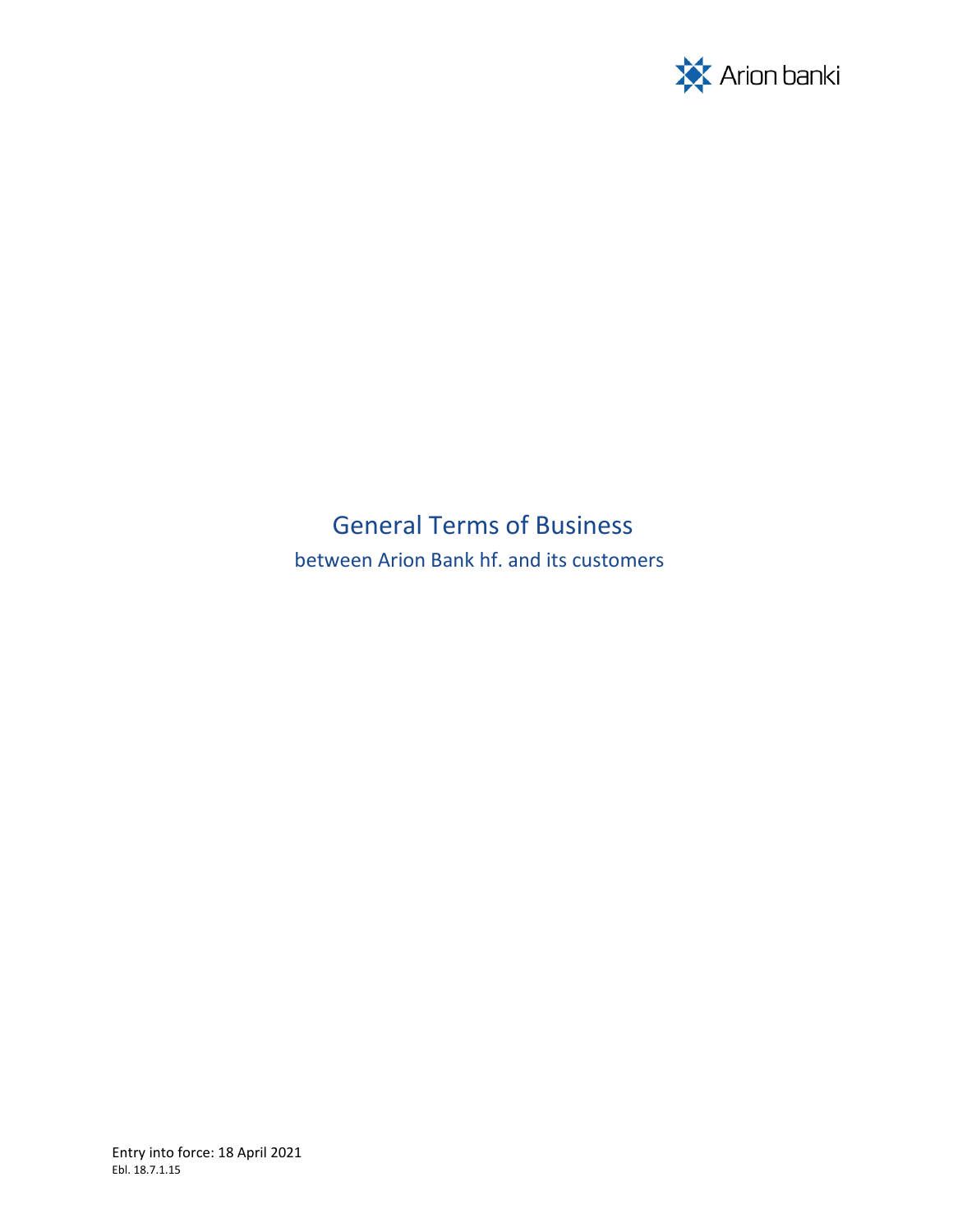

| 1.    |                                                                    |  |
|-------|--------------------------------------------------------------------|--|
| 2.    |                                                                    |  |
| 3.    |                                                                    |  |
| 4.    |                                                                    |  |
| 5.    |                                                                    |  |
| 6.    | COMMUNICATIONS WITH THE BANK, SHARING INFORMATION, LANGUAGE ETC. 5 |  |
| 7.    |                                                                    |  |
| 8.    |                                                                    |  |
| 9.    |                                                                    |  |
| 10.   |                                                                    |  |
|       |                                                                    |  |
|       |                                                                    |  |
|       |                                                                    |  |
|       |                                                                    |  |
| 15.   |                                                                    |  |
| 16.   |                                                                    |  |
| 17.   |                                                                    |  |
|       |                                                                    |  |
| 18.1. |                                                                    |  |
| 18.2. |                                                                    |  |
| 18.3. |                                                                    |  |
| 18.4. |                                                                    |  |
|       |                                                                    |  |
|       |                                                                    |  |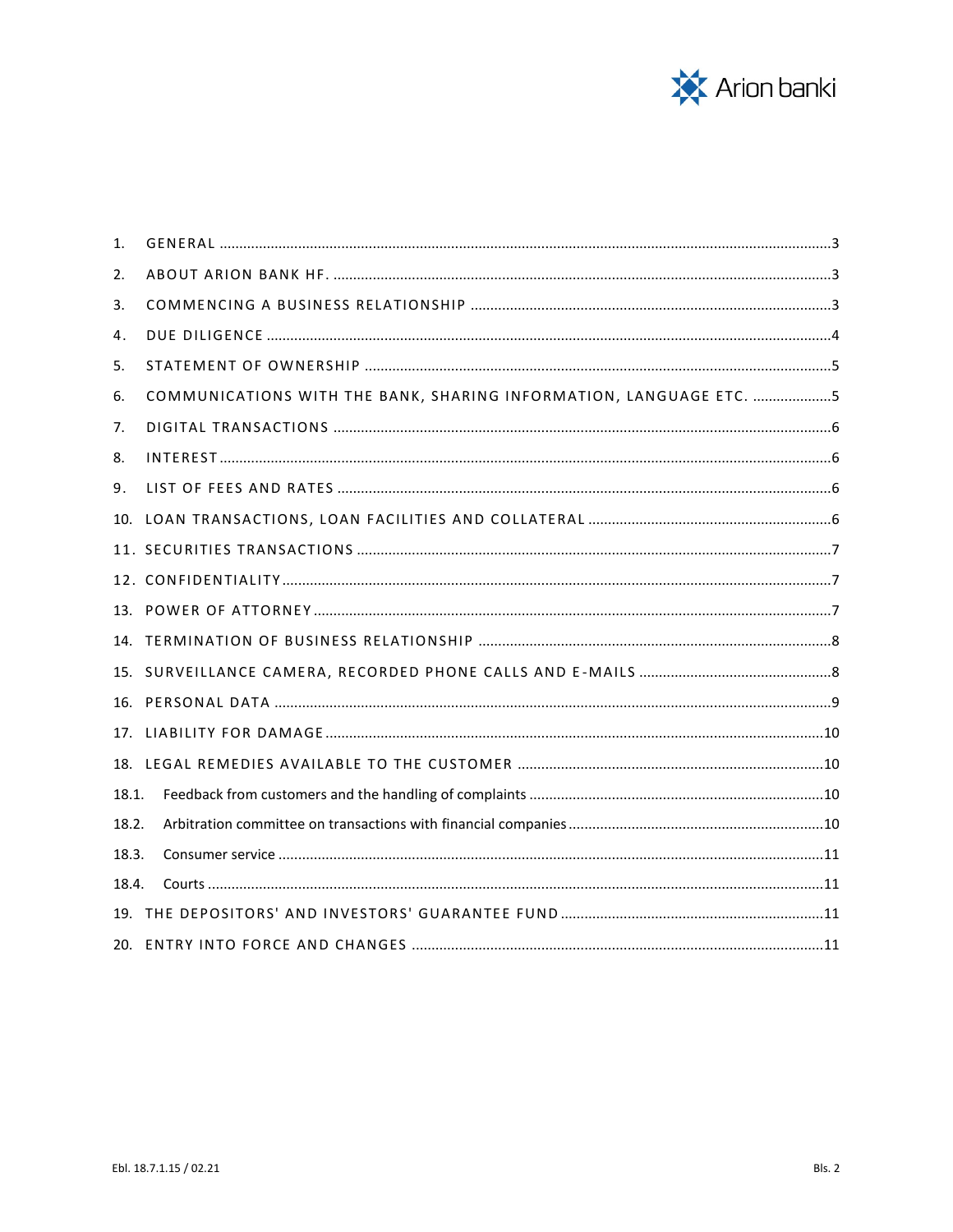

## <span id="page-2-0"></span>**1. GENERAL**

These terms apply to business dealings between Arion Bank hf. ("Arion Bank" or "the Bank"), ID-No. 581008-0150 and its customers. The terms contain general provisions on the rights and obligations of both parties.

In certain contractual relationships special terms apply on dealings between the Bank and its customers and those terms have precedence over these general terms. The general terms of business therefore complement the special terms. Customers of the Bank should read the rules and terms which apply to the type of business dealing in which they are engaged.

If the Bank and a customer make an agreement to diverge from the general or special terms, such agreement takes precedence over these terms and applies to the business dealings between the Bank and the customer.

Further information on these terms can be obtained from any branch of Arion Bank, the Call Centre (+354) 444 7000 or on the Bank's website www.arionbanki.is.

Customers can also send general enquiries to: arionbanki@arionbanki.is.

## <span id="page-2-1"></span>**2. AB OUT ARION B ANK HF.**

Arion Bank is a universal bank which provides a comprehensive range of financial services, including savings, loans, asset management, corporate finance and capital markets. Arion Bank operates branches, service points and ATMs throughout Iceland. The addresses of the branches can be found on the Bank's website [www.arionbanki.is](https://www.arionbanki.is/bankinn/utibu-og-thjonusta/utibu-og-hradbankar/)

Key information on Arion Bank: **Arion Bank hf.** Borgartún 19 105 Reykjavik Iceland Tel: 444-7000 ID-No. 581008-0150 E-mail: arionbanki@arionbanki.is Swift: ESJAISRE

Arion Bank has an operating licence as a retail bank under the Financial Undertakings Act No. 161/2002 and is supervised by the Financial Supervisory Authority of the Central Bank of Iceland (FSA) in accordance with the Official Supervision of Financial Operations Act No. 87/1998 (see website of the Central Bank of Icelan[d www.sedlabanki.is](http://www.sedlabanki.is/)[\).](http://www.fme.is/) Arion Bank is listed in the register of companies, the register of limited companies, the Icelandic Business Information Centre and the FSA's register of financial institutions.

More information on the activities of Arion Bank can be found on the Bank's website: [www.arionbanki.is.](http://www.arionbanki.is/)

The Bank reserves the right to instruct subsidiaries or associate companies of the Bank, or third parties, to carry out tasks which the customer has assigned to it in accordance with existing law and regulations.

# <span id="page-2-2"></span>**3. COMMENCING A BUSINESS RELATIONSHIP**

The customer can commence a business relationship with the Bank on the Bank's website, via Arion Online Banking, the Arion app or at a branch.

At the beginning of the business relationship or when individual transactions are made, customers must undergo a due diligence check, see Section 4 of these terms.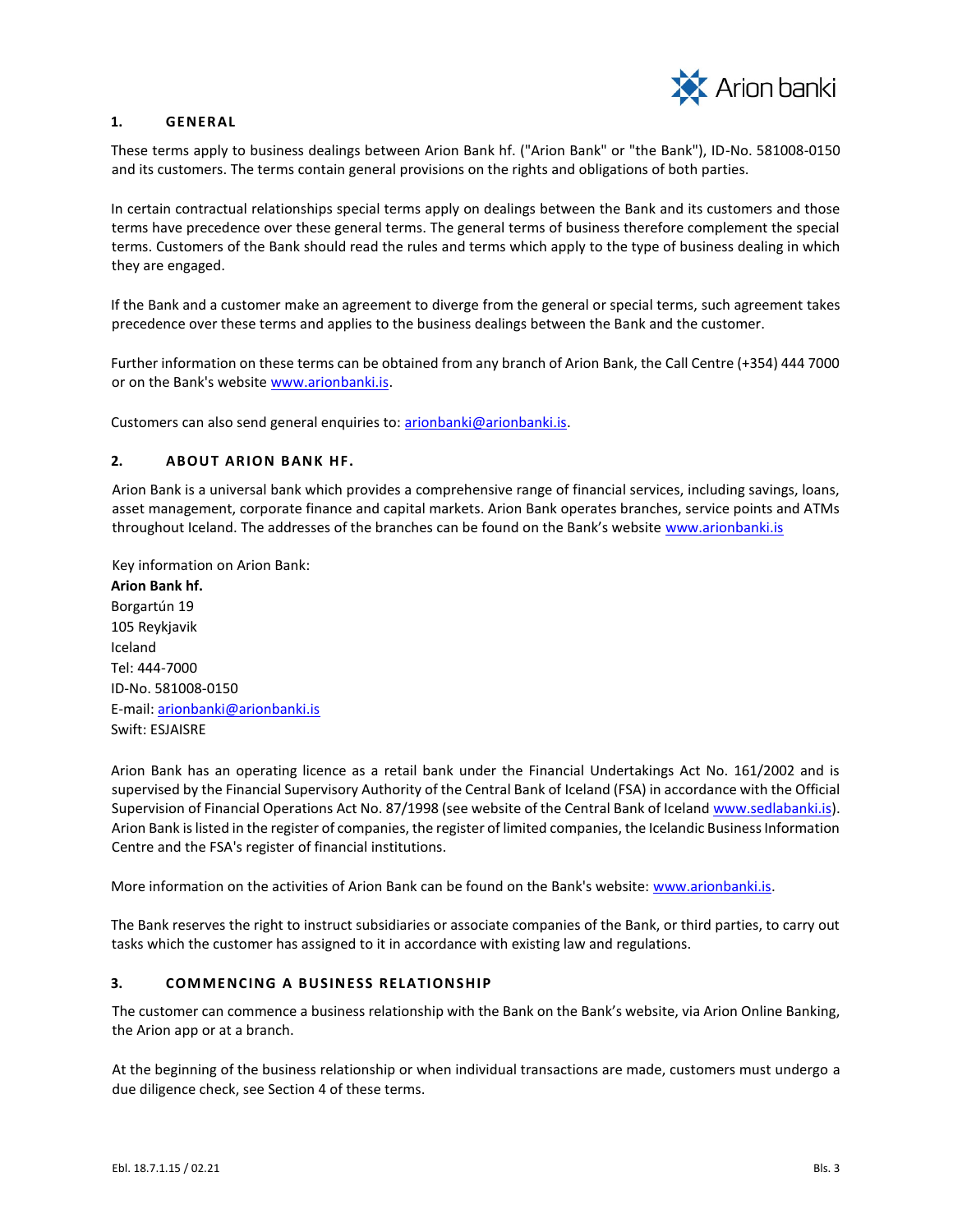

When commencing a business relationship, the customer must inform Arion Bank of their address, phone number and e-mail address. The customer must inform the Bank if they change their address, phone number or e-mail address.

When commencing a business relationship with the Bank new customers must agree to these terms and other special terms of the Bank, as applicable.

When commencing a business relationship with the Bank an online bank account is also opened for the customer and the customer must agree to the terms on online banking.

The Bank is permitted to reject applications to conduct business from individuals or legal entities unless otherwise required by law. The Bank is generally not obliged to give a reason why it rejected such an application unless required to do so by law. If the customer does not accept the Bank's reasoning they can make a complaint to the arbitration committee on transactions with financial firms, see Section 18.2 of these terms.

The provisions of these terms and other special terms of Arion Bank which fall under the scope of the Payment Services Act form part of a *framework agreement on payment services* between the customer and the Bank.

## <span id="page-3-0"></span>**4. DUE DILIGENCE**

Arion Bank performs due diligence checks on all customers in accordance with the Anti-Money Laundering and Terrorist Financing Act and the Income Tax Act.

For the purposes of the due diligence check the customer is required to verify their identify with electronic ID or recognized personal ID (i.e. passport or driving licence) and a legal entity must provide recent information from the register of companies or comparable documents. The customer must also provide certain basic personal information such as name, ID number, address, nationality, tax residence, phone number and e-mail address, plus information on political connections, purpose of transaction and origin of funds. Legal entities are also obliged to provide information on the legal form, board of directors, managing director and other persons with the authority to bind the company as well as information on the beneficial owners. The Bank may also request that related parties verify their identity and provide certain basic personal information, e.g. in the case of a person authorized to bind the customer or a person who has provided a guarantee for the customer's obligations, or if the transaction is on behalf of a third party. Arion Bank reserves the right to request additional information as required with respect to risk and circumstances at any given time.

The customer must inform the Bank of any changes to the aforementioned information and confirm or update the information when requested to do so by the Bank. The Bank must make copies of ID documents and information provided by the customer for the purpose of the due diligence check and acquired by the Bank itself and store them for at least five years after the business relationship ends or individual transactions have taken place.

If the customer does not provide the information considered necessary by the Bank, it is not permitted to commence a business relationship and this may result in restrictions to or the termination of the services which have already been provided, without notice. Arion Bank reserves the right to terminate a business relationship with parties subject to international sanctions if the Bank believes that the business relationship could constitute a risk of money laundering and/or terrorist financing or with respect to the Bank's risk assessment and circumstances at any given time.

The Bank is obliged to notify the police of any suspicions of money laundering or terrorist financing and provide all necessary information in connection with this.

The Bank reserves the right to refuse to carry out a transaction without prior notice if there is any suspicion that the proposed transaction is linked to illegal activities. Furthermore the Bank is authorized to close accounts to further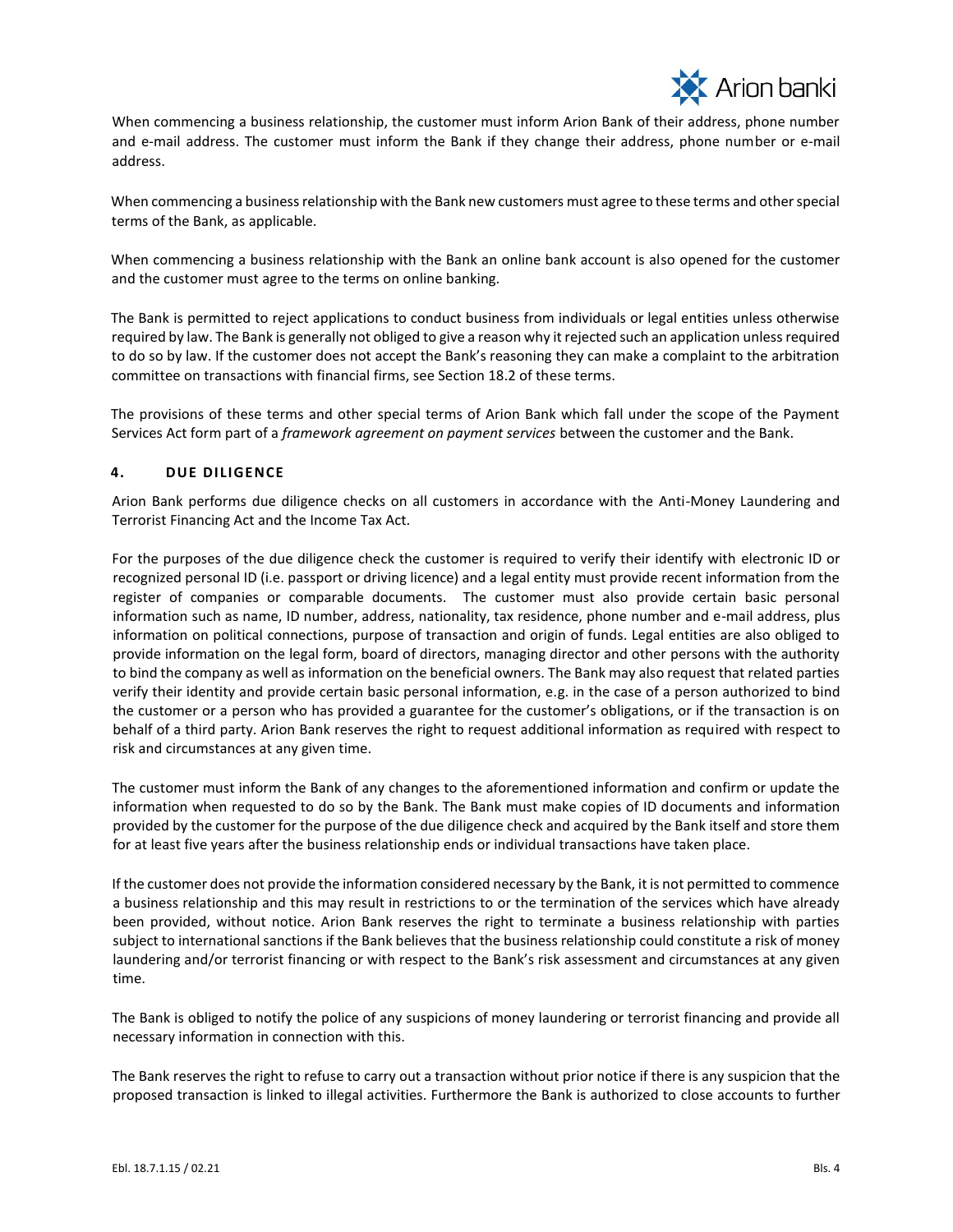

deposits and/or withdrawals if there is any suspicion that the account has been used in connection with fraud and/or money laundering.

# <span id="page-4-0"></span>**5. STATEMENT OF OWNERSHIP**

The customer confirms that all assets that have been or will be transferred to the account at Arion Bank by the customer (or by a power of attorney), belong to the customer personally and that they are the beneficial owner. Furthermore, the customer confirms that the assets cannot now, or at a later time, be traced, directly or indirectly, to illegal activities. The customer also confirms that they are the beneficial owner of all the accounts in their name at Arion Bank.

The customer hereby declares that they have tax residence in the country specified in the agreement between the Bank and the customer and that they comply with all the conditions necessary to benefit from a double taxation agreement (if such an agreement exists) between the country of residence and the country invested in through Arion Bank's intermediation. The customer hereby undertakes to notify Arion Bank without delay of any changes of beneficial ownership and tax residence.

# <span id="page-4-1"></span>**6. COMM UNICATIONS WITH THE B ANK, SHARING INFORM ATION, LANGUAGE ETC.**

Communication between the Bank and its customers is generally in Icelandic unless specified otherwise or the nature of the case dictates otherwise. Communications between Arion Bank and its customers are based on Icelandic law. In the event of any dispute in interpreting Arion Bank documents in a language other than Icelandic, the Icelandic version shall be used to settle any uncertainties.

The Bank reserves the right to provide the customer with all documents and statements in digital format or other durable media, such as via online banking, the Bank's app, to the customer's provided e-mail address or in a digital post box as provided for by law (island.is). This also applies to other messages, information and notifications, such as due to changes to the Bank's terms, interest rates or fees, receipts or other documents. The storing of documents in the customer's online bank account and app is in accordance with the law and regulations at any given time.

Arion Bank seeks to ensure that the customer always has access to Arion Online Banking or the Arion app. If the customer does not have access to Arion Online Banking or the Arion app, they can in certain cases ask for documents to be sent by regular mail, for which they will pay a fee as set out in the Bank's list of rates and charges, unless this is not permitted by law. In other cases the customer can ask for the documents to be printed by visiting the nearest branch or by contacting the Call Centre.

The customer can communicate with the Bank at one of the branches, by phone, by letter or through digital channels. The Bank may request from the customer all necessary information on each occasion to verify their identity and to prove that they are authorized to carry out the requested transaction or instructions, for example by requesting the security password to accounts or the Bank can ask the customer to identify themselves by other means, e.g. by using electronic ID.

If the transaction takes place via a computer, telephone, Arion app or ATM or other kind of equipment, the customer must provide the necessary hardware and software. The customer is responsible for the use of necessary hardware and software. The Bank is not liable for any damage caused by defects or breakdowns in hardware or software. If the equipment does not meet the minimum requirements made by the Bank, the transaction or transfer can be refused.

Information on security can be found on Arion Bank's website, [www.arionbanki.is.](http://www.arionbanki.is/)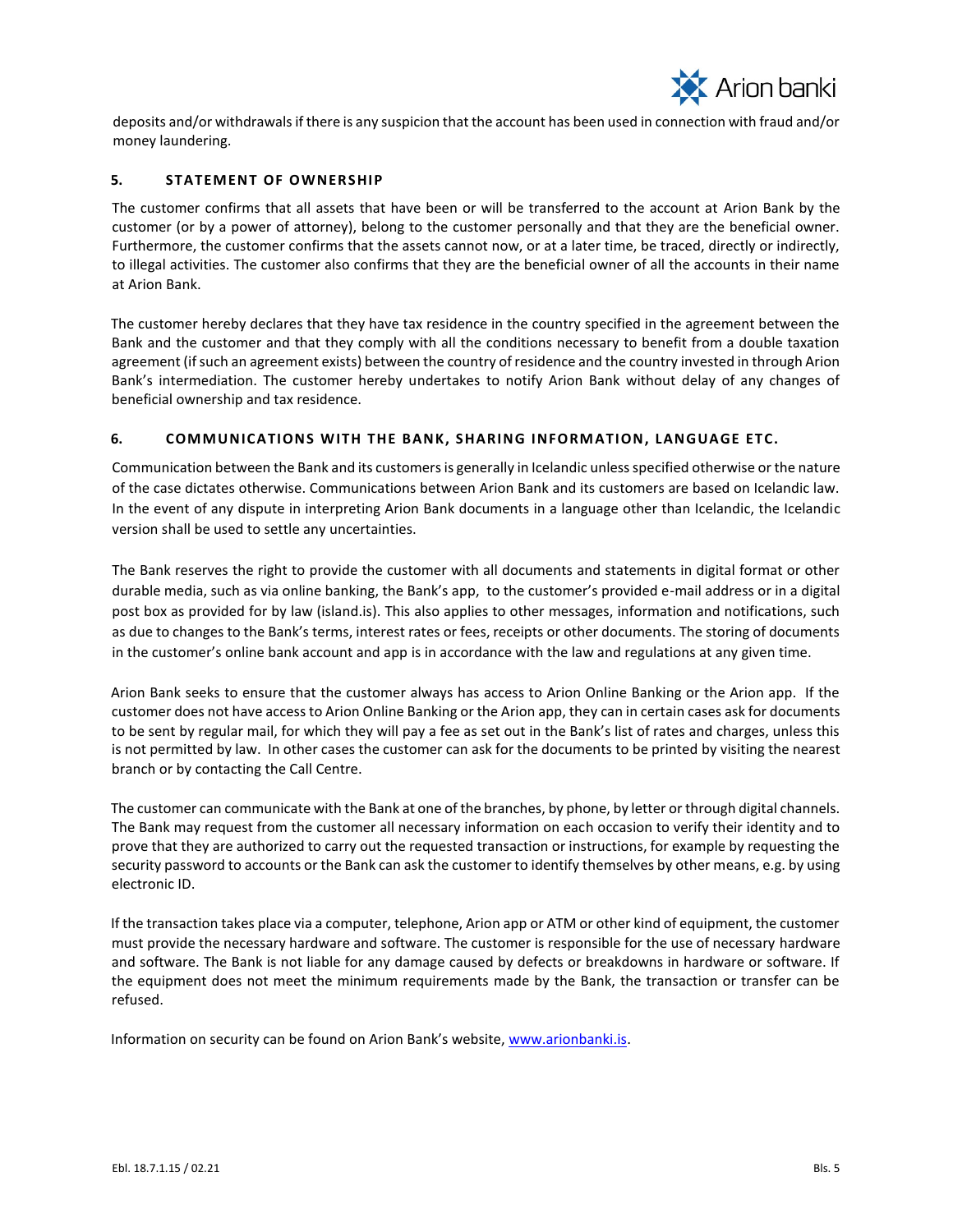

## <span id="page-5-0"></span>**7. DIGITAL TRANSACTIONS**

Arion Bank offers a wide range of products via digital channels. Some products are only available digitally. The Bank is permitted to advise its customers to use digital channels to conduct business. Agreements and other documents used in digital channels are equivalent to paper documents. Electronic documents for digital transactions are found in the Arion app and/or Arion Online Banking under "Electronic documents" or "Other electronic documents".

## <span id="page-5-1"></span>**8. INTE REST**

Arion Bank's interest rate table is published on Arion Bank's website [www.arionbanki.is.](http://www.arionbanki.is/) Customers can also obtain information on the current interest rate table from any branch of Arion Bank or the Call Centre.

If the Bank and the customer have reached an agreement on special interest terms, those terms shall apply instead of general changes to the Bank's interest rate table and these terms may change in accordance with the provisions of that agreement, as applicable.

## <span id="page-5-2"></span>**9.** LIST OF FEES AND RATES

Arion Bank's list of fees and rates is a part of these terms and customers pay fees for the Bank's services and other expenses in connection with the services provided in accordance with the Bank's current list of fees and rates. If other fees are stipulated in other terms or agreements which the Bank enters into with its customers, those terms take precedence over the Bank's list of fees and rates in the event of any discrepancy. The Bank is permitted to debit such fees and expenses from the customer's account at the Bank and these transactions shall appear on the account statement.

If the customer is a legal entity, the Bank is permitted to make changes to the list of fees and rates without prior notice.

The Bank can change the list of fees and rates with two months' notice and collect fees accordingly if the changes apply to services which come under the scope of the Payment Services Act. If these changes do not fall under the scope of the act, the Bank is permitted to change the list of rates and charges without notice. Changes to the list of rates and charges are announced on the Bank's website, [www.arionbanki.is.](http://www.arionbanki.is/) If the customer does not raise any objections to changes to the list of rates and charges before they come into effect, they are considered to have accepted the changes. Customers can also obtain information on the current list of rates and charges from any branch of Arion Bank or the Call Centre.

Transactions in foreign currencies are in accordance with the Bank's current exchange rate table. The exchange rate table can be found on the Bank's website, [www.arionbanki.is.](http://www.arionbanki.is/) The exchange rate used in the transaction depends on the nature of the business. Any exchange rate risk in the transaction is borne by the customer unless agreed otherwise.

# <span id="page-5-3"></span>**10. LOAN TRANSACTIONS, LOAN FACILITIES AND COLLATERAL**

In loan transactions, whether relating to bonds, loan agreements, guarantees, overdrafts or other, the customer authorizes the Bank to perform a credit check in respect of the proposed loan transaction on the basis of information which the customer has provided the Bank with or which the Bank itself obtains.

The Bank can request that the customer provide collateral such as deemed satisfactory by the Bank, such as collateral in real estate, cash, moveable assets, securities or other valuables, to ensure prompt payment. The Bank can also request that a third party personally guarantee the lender or provide security for a loan.

The Bank reserves the right not to grant the customer loan facilities or to demand that the customer provide collateral even though the customer passes the credit check, if the Bank believes that the available documents or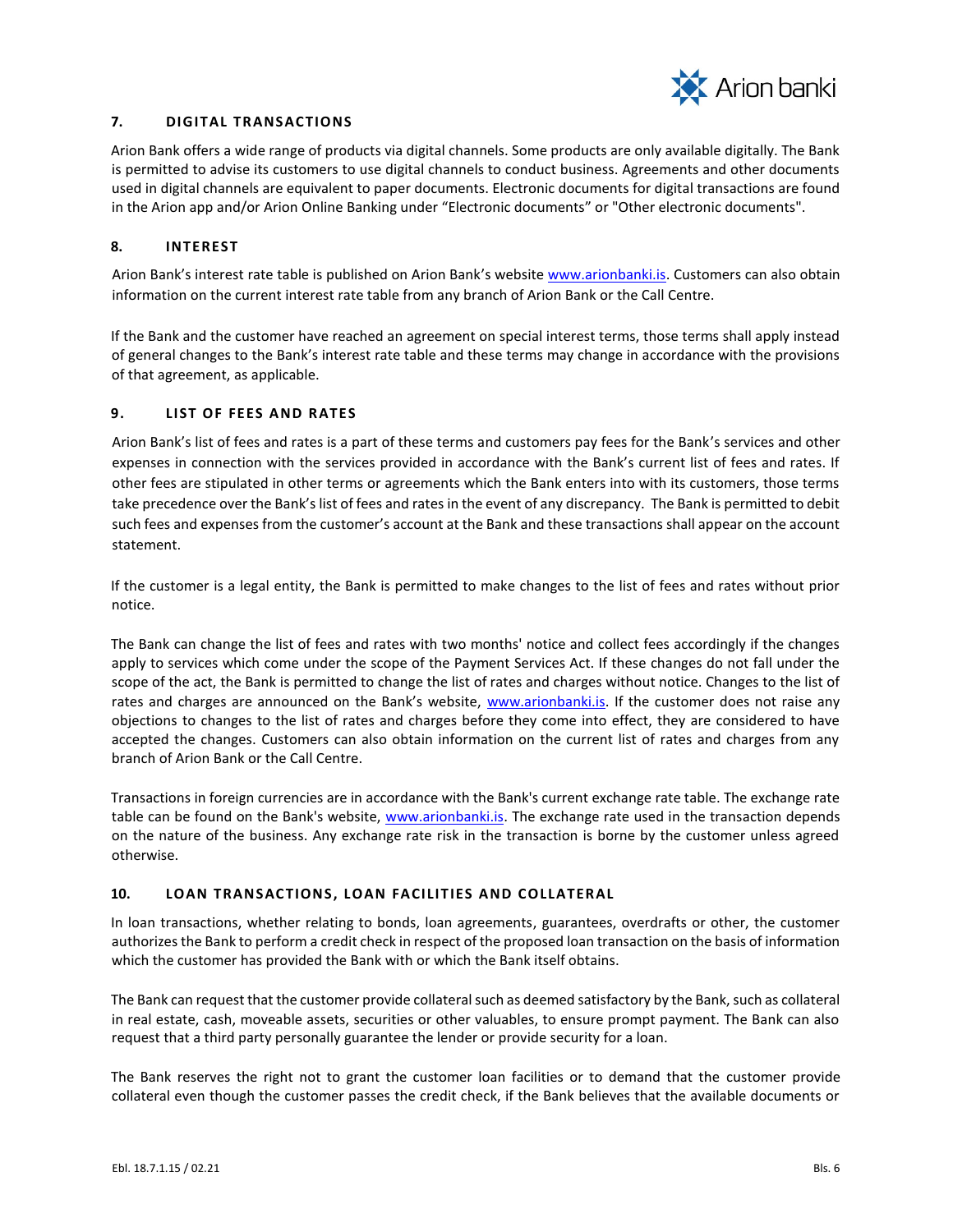

other events indicate that the customer will not be able to meet their obligations. The Bank is under no obligation to justify its decision.

# <span id="page-6-0"></span>11. **SECURITIES TRANSACTIONS**

If the customer requests services connected to securities transactions, a written agreement between the Bank and the customer shall be made which sets out the rights and obligations of the parties to the agreement. Before investment services are provided, Arion Bank categorizes its customers as retail clients, professional clients or eligible counterparties in accordance with the law and the Bank's rules on categorizing its customers. Investor protection afforded to customers depends on which category they are placed in; retail clients enjoy the highest level of investor protection. When such agreements are made, a custody account is usually opened for the customer at the Icelandic Securities Depository.

*General terms of business for investment services between Arion Bank hf. and its clients* apply to the legal relationship between the Bank and its customer when a customer enjoys the services of the Bank in connection with trading in financial instruments, unless agreed otherwise. The terms contain separate rules which apply to securities transactions, including the handling of information, communications, the custody of assets, custody accounts, customers' instructions and the execution thereof, fees, commissions, payments, collateral, events of default, remedies and the conclusion of transactions. In the event of any discrepancy between the general terms of business and the general terms of business for investment services, the general terms of business for investment services take precedence, provided that the transaction in question is a transaction with financial instruments.

Transactions with financial instruments can involve a high level of risk. Past performance is not necessarily indicative of future performance. Customers are encouraged to obtain general information on the nature of securities transactions, investments, tax issues and other matters connected to securities transactions from the Bank's financial advisers.

#### <span id="page-6-1"></span>**12. CONFIDE NTIALITY**

The Bank and its employees are bound by an obligation of confidentiality concerning any information of which they may become aware in the course of their duties concerning the business dealings or private concerns of its customers. The obligation of confidentiality shall remain even after their employment ceases. The customer may, however, release this obligation on the employee. A judge may also decree that such information must be provided to a court of law or the police, or that such information on the business dealings or private concerns of the customer, which the Bank is usually bound to keep confidential, must be provided by law.

#### <span id="page-6-2"></span>13. **POWER OF ATTORNEY**

The customer can authorize a third party to conduct business with the Bank on their behalf. The power of attorney provided by customers to third parties shall be in writing, dated and signed. The power of attorney shall be signed by two witnesses or a notary public, authorized estate agent, attorney at law or be signed using electronic ID.

If the agent is not granted full and unlimited power of attorney, it should be specified exactly what authority the agent has to take decisions on behalf of the principal. If the power of attorney does not meet the requirements of the Bank or law on being sufficiently clear and being witnessed correctly, the Bank will refuse to carry out the transaction.

If the power of attorney is not temporary, it is cancelled when revoked by the principal. The principal shall revoke any power of attorney it has granted by notifying the Bank in a verifiable manner. The power of attorney is considered to have been revoked when the Bank has been informed.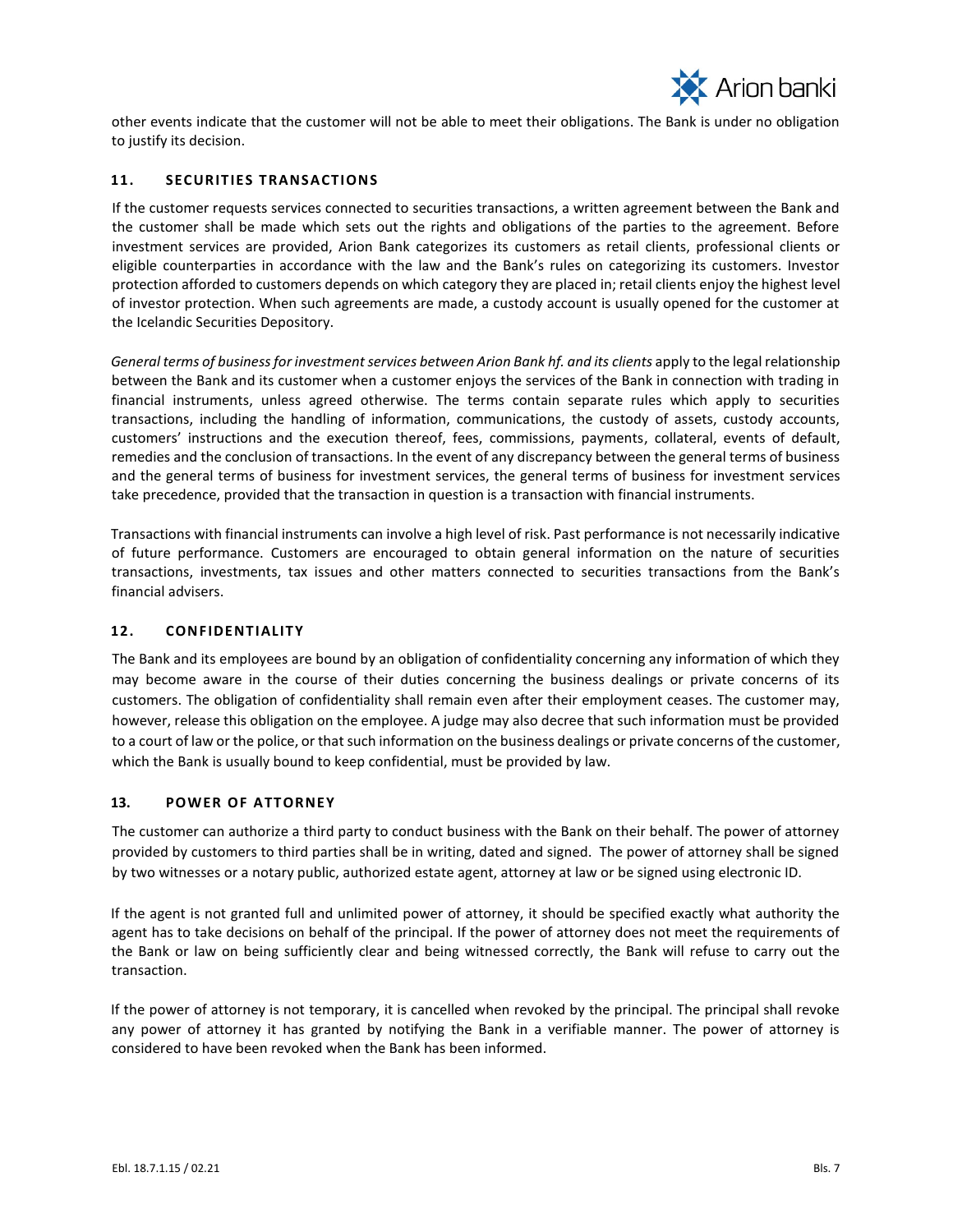

## <span id="page-7-0"></span>14. **TERMINATION OF BUSINESS RELATIONSHIP**

Arion Bank and its customers can terminate their business relationship at any time without notice unless stipulated otherwise by the law or contractual obligations. The termination of the agreement shall be announced by verifiable means. If the business relationship concerns payment services pursuant to the Payment Services Act the Bank is authorized to terminate the business relationship with two months' notice. If the business relationship is terminated, the Bank reserves the right to terminate all guarantees and other obligations it has taken on with respect to the customer.

The Bank reserves the right to terminate all services, in part or in full, without warning or special notice, at its own discretion if the customer is found to have broken the law, the Bank's rules, terms or other rules which apply to the customer's business dealings with the Bank, if the customer or a third party is found to have misused the Bank's services and/or products, if the transaction constitutes a risk of money laundering and/or terrorist financing, if the business relationship could, in the Bank's opinion, damage its reputation or if the Bank believes the business relationship is incompatible with the Bank's risk assessment. In the above cases the Bank can terminate the business relationship or the service without informing the customer in advance.

In cases where the account holder is a legal entity, or where services do not involve payment services, the Bank reserves the right to terminate the agreement and end the services without notice.

If the customer enjoys specialized services from the Bank, such as payment, housing association or collection services, the termination of those agreements depends on the terms of those service agreements. The Bank reserves the right to terminate such agreements if any of the factors mentioned in this section apply. Termination shall be in writing or electronic.

Arion Bank undertakes to always make it easier for retail and small corporate customers to transfer their business to other banks. To do this the Bank will use technological solutions and its service surveys to gauge the opinions of its customers on what is preventing them from deciding to transfer their business.

Financial instruments and other assets shall be handed over to the customer at the end of the two months. If the business relationship is terminated without notice, Arion Bank will hand over all assets held in its custody on the date of termination. If the customer fails to give Arion Bank sufficient information for it to be able to deliver the customer's assets, the Bank is authorized to hold them in custody on the customer's behalf and at their expense. If the customer has funds in deposit accounts, the Bank is permitted to close the accounts and deposit the funds in escrow accounts, cf. Act No. 9/1978. This custody shall be governed by these terms as amended from time to time.

If, at the time the agreement or other services are terminated, the customer owes the Bank fees or other commission for services provided, the Bank is authorized to debit the fees from the customer's account.

If the customer does not have a registered online bank account or has not fulfilled their duty to notify of their address, phone number or e-mail address, termination occurs without notice.

The customer is generally entitled to terminate distance selling agreements without payment or specifying any reason provided they notify the Bank thereof within 14 days of entering the distance selling agreement. Provisions of the Distance Selling of Financial Services Act No. 33/2005 apply to the rights and obligations of the customer and the Bank when making and executing distance selling agreements.

# <span id="page-7-1"></span>**15. SURVE ILLANCE CAMERA, RE CORDE D PHONE CALLS AND E -MAILS**

Surveillance cameras may be located at the Bank's headquarters, branches, service points and ATMs. The Bank is authorized to use recordings in the event of any dispute between the parties or to investigate possible criminal and/or punishable activities of employees or customers of the Bank.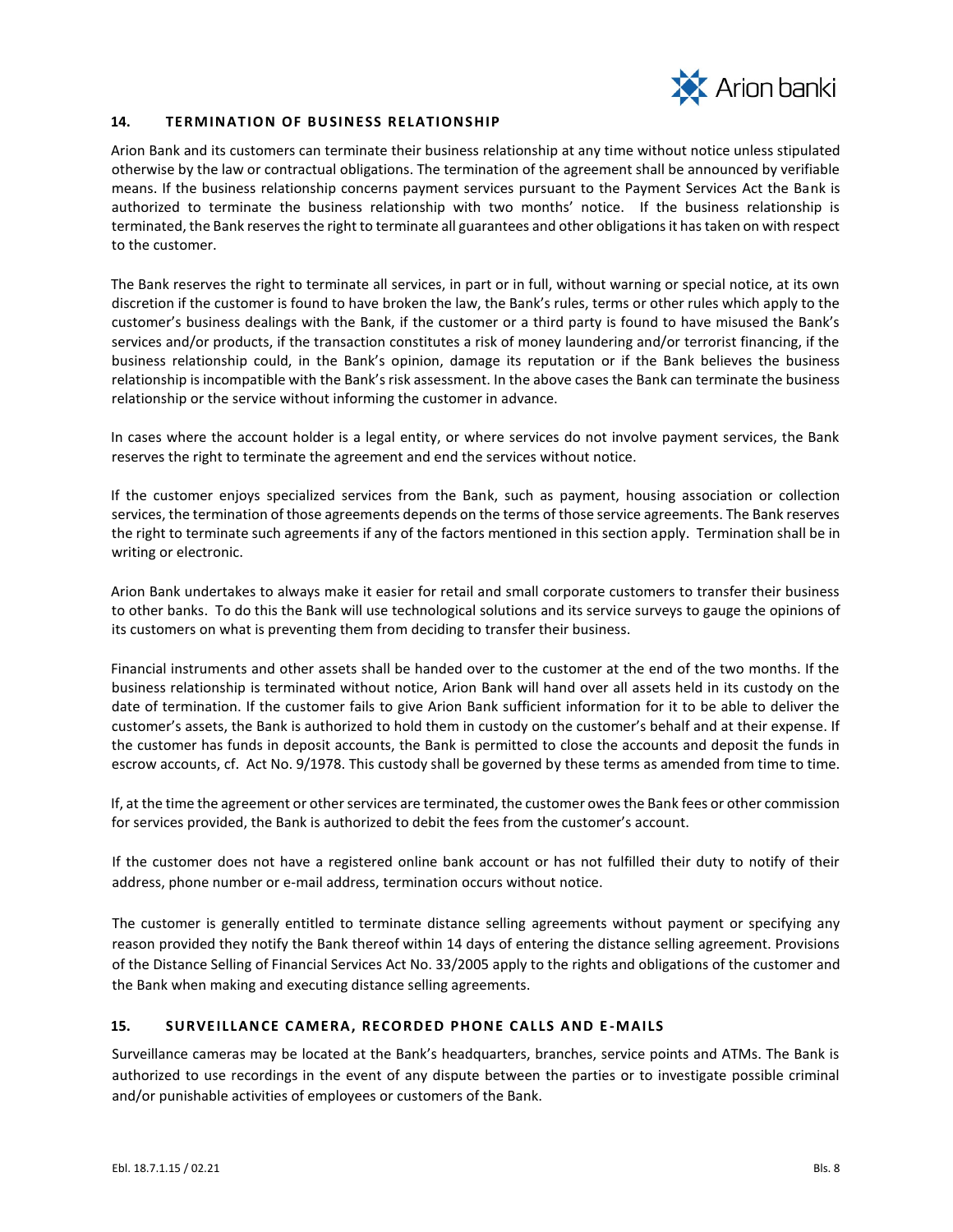

The Bank reserves the right to record all telephone conversations, both incoming and outgoing. The Bank is authorized to use recordings in the event of any dispute between the parties and where it is necessary to verify what was said or to investigate possible criminal and/or punishable activities of employees or customers of the Bank. The Bank does not guarantee that all phone calls are recorded.

All e-mails which the Bank and its employees send and receive are stored in accordance with applicable laws and regulations.

Telephone calls are recorded in accordance with the Telecommunications Act no. 81/2003. Surveillance cameras are used in accordance with the Data Protection and Rules No. 837/2006 on Electronic Surveillance. Information which may be gleaned from recordings of phone calls and video recordings is processed in accordance with the provisions of the Data Protection Act. The Bank reserves the right to store information created during the business relationship between the Bank and the customer, provided that it is in the Bank's legitimate interests to store the information.

The Bank is not permitted to hand over surveillance recordings, e-mails or recordings of phone calls except where especially provided for by law or according to a court ruling. The Bank is, however, always permitted to hand over copies to the police in the event of accidents or alleged criminal activities.

All audio and video recording of dealings with the Bank's employees, which are conducted at the place of work of the Bank, is not permitted without the express permission of the person in charge at that place of work. If a recording is made, despite the above and without permission, such a recording may not be used under any circumstances. The Bank reserves the right to report the use of such audio and video recording to the police.

# <span id="page-8-0"></span>**16. PERSONAL DATA**

The customer confirms that they are aware that in order to fulfil the Bank's obligations pursuant to these terms, it is necessary for the Bank to collect and process personal data in accordance with the law and regulations. Arion Bank has adopted a data protection policy which can be viewed on the Bank's website [www.arionbanki.is/personuvernd.](http://www.arionbanki.is/personuvernd) The role of Arion Bank's Data Protection Officer ([personuvernd@arionbanki.is\)](mailto:personuvernd@arionbanki.is) is to ensure compliance with the provisions of the Data Protection Act No. 90/2018.

The main purpose of processing personal data is to provide the customer with the services requested. The authority to process personal data may be given, for example, to execute an agreement, due to legal obligations placed on the Bank or due to the legitimate interests of the Bank.

Arion Bank will not pass on personal data unless the Bank is required to do so by law, for example to the regulatory authorities, law enforcement or other parties legally authorized to receive the data in question. The Bank may be obliged to pass on personal data if a judge rules that such data must be provided in court or to the police. The customer may, however, permit the Bank to pass on personal data on the customer. Arion Bank may in the course of its business be required to pass on data to a processor who processes personal data for Arion Bank or who performs related tasks on behalf of the Bank. Anyone receiving information concerning business dealings and/or private concerns of customers of the Bank is bound by an obligation of confidentiality in the same way as is applicable to Arion Bank and its employees. Arion Bank mainly processes financial data, security data and general demographic data in the course of its business and the storage time of such data is as necessary and as required by the law. If personal data is shared to a country outside the EEA, the Bank will inform the persons who the data concerns.

A person can gain access to their personal data and can in certain circumstances correct, delete, restrict the processing, object to and move their own data. A person is also entitled to submit a complaint to the Icelandic Data Protection Agency. A person is entitled to withdraw their consent at any time if the authority to process data is solely based on their consent.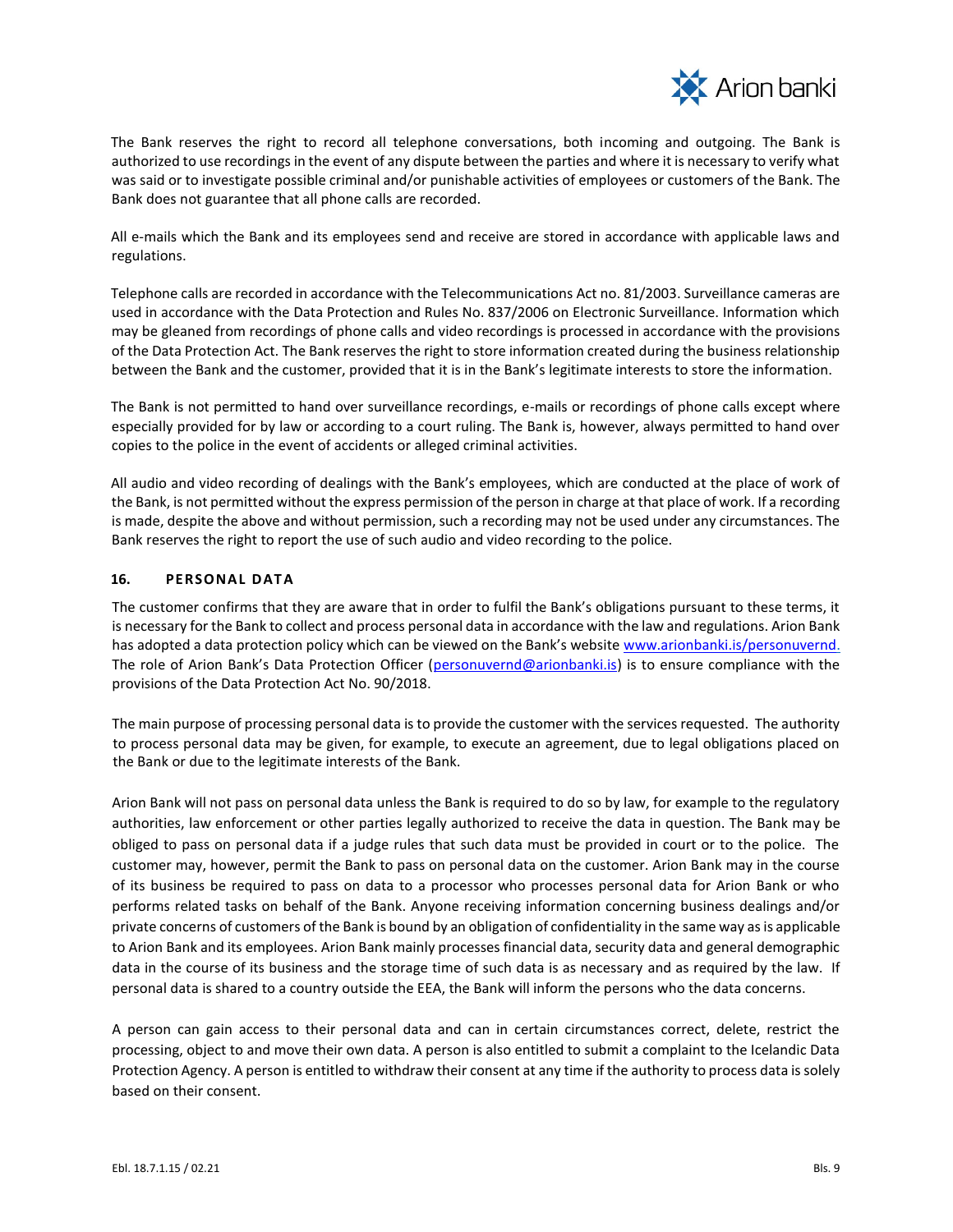

Arion Bank is obliged to guarantee the security of the personal data it processes. The Bank fulfils this obligation by, for example, establishing a security policy, assessing the risk involved in the processing of data, e.g. the risk that unauthorized persons may gain access to the data or the data gets damaged or destroyed, and by having security measures to mitigate such risk. The security measures mainly involve access management, physical security, personnel security, operating security and communications security. The Bank has internal controls to monitor the above and reviews its risk assessment and responses on a regular basis. Information on security can be found on Arion Bank's website, [www.arionbanki.is.](http://www.arionbanki.is/)

# <span id="page-9-0"></span>**17. LIABILITY FOR DAM AGE**

The Bank is not liable for any damage sustained by the customer unless it can be traced to gross neglect or wilful intent by employees of the Bank when carrying out their duties, unless law or legal agreements stipulate otherwise.

The Bank is not liable for any damage caused by:

- 1. Incorrect, confusing or misleading information or instructions provided by the customer.
- 2. Acts beyond the Bank's reasonable control (force majeure), including any breakdown, malfunction or failure of transmission, natural disasters, war, terrorism, epidemics, malicious damage, civil unrest, communication or computer facilities, industrial action, acts and regulations of any governmental or supra national bodies or authorities or other comparable acts which the Bank cannot predict or prevent.
- 3. The Bank's legally stipulated duties
- 4. Other acts beyond the Bank's control which disrupt, disturb or hinder, partly or wholly, the services which the Bank provides without such acts being categorized as force majeure.

In these terms the expression force majeure events (Icelandic: óviðráðanleg atvik) refers to events which prevent Arion Bank from performing any or all of the obligations which arise from or are attributable to either acts, events or omissions or accidents beyond the Bank's reasonable control.

If Arion Bank is prevented from performing any of its obligations by force majeure, the Bank will notify the customer by verifiable means specifying the nature and extent of the events. Arion Bank shall take all reasonable steps to perform its obligations once the force majeure event has ended. Arion Bank shall not be liable to the customer for any delayed performance, partial performance or non-performance, of its obligations hereunder by reason of force majeure.

The customer is liable for any damage caused to the Bank through any criminal activities by the customer.

#### <span id="page-9-2"></span>18. LEGAL REMEDIES AVAILABLE TO THE CUSTOMER

#### <span id="page-9-1"></span>**18.1. Feedback from customers and the handling of complaints**

The customer can submit feedback on any aspect of the Bank's activities and services on Arion Bank's website: [www.arionbanki.is.](http://www.arionbanki.is/) The Bank's policy on handling customer complaints, cf. Article 19 of the Financial Undertakings Act No 161/2002 and Regulations No. 672/2017 on Normal and Healthy Business Practices of Financial Institutions, can also be found on the Bank's website.

#### <span id="page-9-3"></span>**18.2. Arbitration committee on transactions with financial companies**

The Bank is a member of the arbitration committee on transactions with financial companies.

The customer can refer any dispute with the Bank to the arbitration committee on transactions with financial companies in accordance with the rules of the committee:

Arbitration committee on transactions with financial companies Guðrúnartún 1 105 Reykjavik